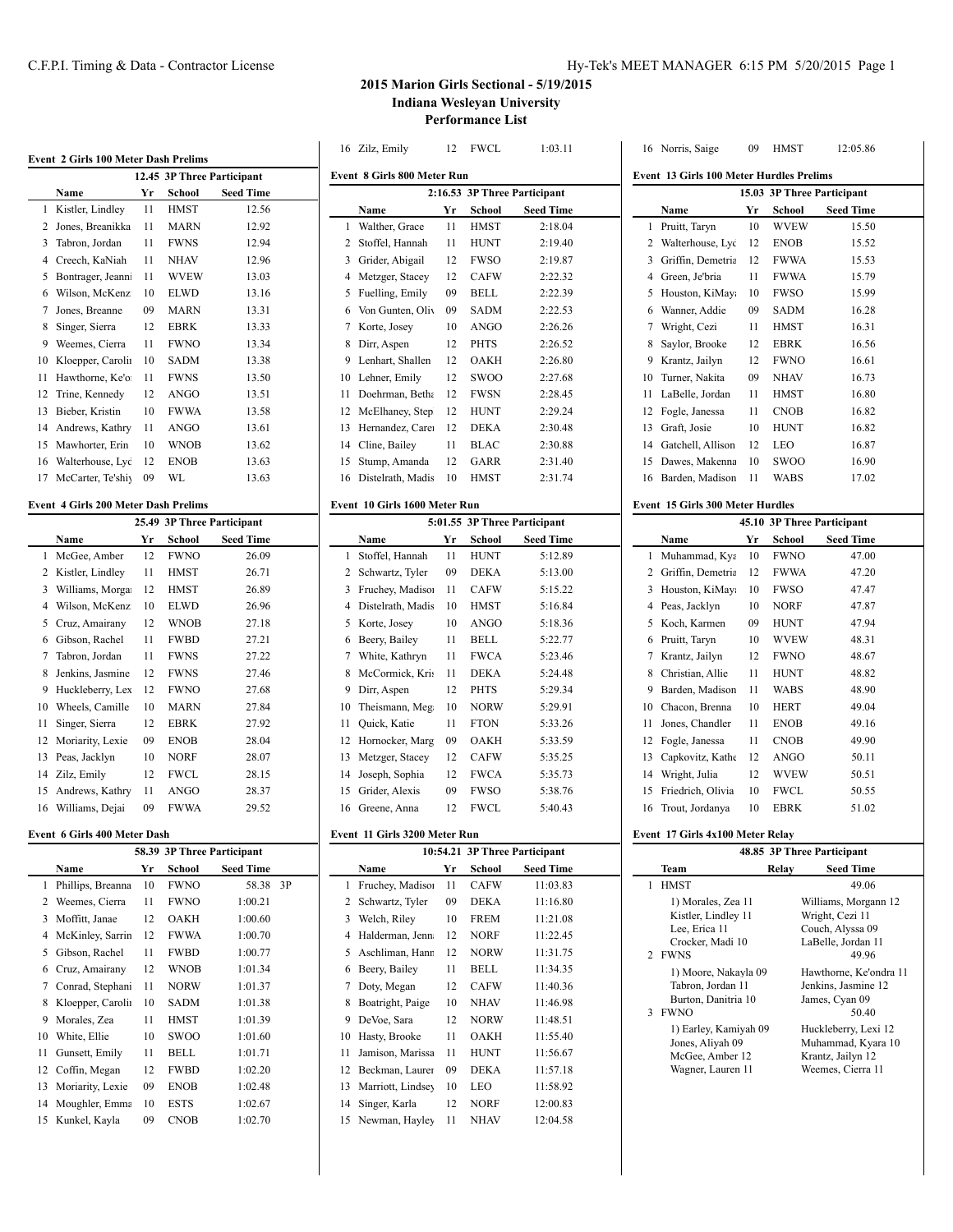5 NHAV

### C.F.P.I. Timing & Data - Contractor License The Hy-Tek's MEET MANAGER 6:15 PM 5/20/2015 Page 2

# **2015 Marion Girls Sectional - 5/19/2015 Indiana Wesleyan University Performance List**

**3:59.04 3P Three Participant**

**Team Relay Seed Time** 1 FWNO 4:03.67

**Event 17 ... (Girls 4x100 Meter Relay)** 4 MARN 50.53 1) Cyrus, Dejah 12 Gibson, Mi'esha 09<br>Jones, Breanikka 11 Jones, Breanne 09 Jones, Breanikka 11 Weaver, Autumn 11 Wheels, Camille 10<br>HAV 51.42 1) Creech, KaNiah 11 Grundy, Ja'Nyia 11<br>Kage, Megan 12 Turner, Nakita 09 Turner, Nakita 09 Grundy, Ja'Kyia 11 Lee, Kiana 12<br>Howard, Ashia 09 Whitacre, Hale Whitacre, Haley 11 6 WVEW 51.45 1) Bontrager, Jeannie 11 Pruitt, Taryn 10<br>Konkle, Summer 09 Yoder, Makayla 09 Konkle, Summer 09 McCoy, Maggie 09 Gum-Hales, Grace 11 Wisler, Tori 11 Lovell, Kathryn 12 7 CNOB 51.75 1) Fogle, Janessa 11 Henderson, Becca 11<br>
Smith, Brook 12 Kunkel, Kayla 09 Kunkel, Kayla 09 Keirn, Montanna 09 8 FWWA 51.76 1) Bieber, Kristin 10 Green, Je'bria 11<br>Griffin, Demetria 12 Williams, Dejai 09 Griffin, Demetria 12 McKinley, Sarrina 12 Phillips, Aniese 09 Grubbs, Jada 09 9 FWSO 51.78 1) Andrews, Tracey 11 Clopton, Kiera 10<br>Derrick, Kiera 09 Hinton, Danielle 0 Derrick, Kiera 09 Hinton, Danielle 09<br>Green. Keirsten 09 Jackson. Le'aundra Jackson, Le'aundra 10 Stevenson, Victoria 09 10 CAFW 52.33 1) Anderson, Annalise 12 Molargik, Amara 10<br>White, Demri 10 Leonard, Kori 11 White, Demri 10 Long, Cierra 11 Hamilton, Sierra 10 Wehrle, Victoria 09 Kister, Mackenzie 10<br>11 WL 52.88 1) Castleman, Kaitlyn 10 McCarter, Te'shiya 09<br>Dignal, Bekah 12 Tucker, Kira 11 Dignal, Bekah 12<br>Geiger, Ava 12 Bullerman, Maddie 11 Smith, JoMari 09 Garver, Alyssa 12 12 FWSN 52.94 1) Morgan, Selena 12 Rogers, Oneisha 09<br>Suttle, Seq'kirrinn 09 Milligan, Aizhane 11 Suttle, Seq'kirrinn 09 Fields, Jenarria 09 Flowers, Shelby 09<br>McCaleb, Jaliah 11 Walker, Ani'a 09 McCaleb, Jaliah 11 13 FWBD 53.16 1) Trahin, Maria 11 McGraw, Abigail 12<br>Stoots Marcie 09 Wilson Vanessa 09 Wilson, Vanessa 09 Gibson, Rachel 11 Talarico, Alice 09 14 BLUF 53.68 1) Clines, Emma 09 Craig, Haley 10 Meadows, Tayia 10 Moser, Trisa 10 Salas, Brianna 11 Smith, Ashley 11 15 ANGO 53.80 1) Andrews, Kathryn 11 Luna, Lisvet 11<br>Trine, Kennedy 12 Brandt, Sarah 09 Trine, Kennedy 12 Baker, Alyssa 11 Meyer, Jayla 11 Berrios, Shani 12

16 NORW 53.83 1) Crago, Chandra 11 Dantzer, Tori 12 Eckert, Candace 10 Jutte, Maggie 11 Shelton, Quinn 11 Stoppenhagen, Addie 09 Topp, Allison 09 Worden, Hannah 09 **Event 19 Girls 4x400 Meter Relay**

Jones, Aliyah 09

Andrews, Tracey 11

Crawford, Megan 10<br>Kistler, Lindley 11

Gum-Hales, Grace 11

Cranston, Ariana 11

Cranston, Ali 09

Phillips, Aniese 09

McElhaney, Stephanie 12

Weldon, Samantha 09

1) Earley, Kamiyah 09 Phillips, Breanna 10 Weemes, Cierra 11 McGee, Amber 12 Muhammad, Kyara 10 Huckleberry, Lexi 12 2 FWSO 4:10.06 1) Grider, Alexis 09 Bowler, Stella 11 Houston, KiMaya 10 Moore, Breanna 10<br>Andrews, Tracey 11 Grider, Abigail 12 Clopton, Kiera 10 Derrick, Kiera 09 3 HMST 4:13.29 1) Morales, Zea 11 Walther, Grace 11 Lee, Erica 11 Williams, Morgann 12<br>Crawford, Megan 10 Torrez, Natalia 10 Malott, Rebecca 10 4 ENOB 4:15.18 1) Jones, Chandler 11 Claymiller, Alyssa 12<br>Kline, Kara 09 Moriarity, Lexie 09 Moriarity, Lexie 09 Fulk, Kaley 12 Clark, Camille 12<br>Coburn, Kelsey 10 Davies, Shannon ( Davies, Shannon 09 5 WVEW 4:15.23 1) Konkle, Summer 09 Bontrager, Jeannie 11<br>Gum-Hales, Grace 11 Jones, Madison 12 Barker, Kylie 12 McCoy, Maggie 09<br>Wisler, Tori 11 Wright, Julia 12 Wright, Julia 12 6 GARR 4:15.63 1) Baver, Tori 10 Bodey, Drue 10 Burlage-Haynes, Madeline Cooper, Grace 10<br>Gibson, Lyndsey 12 Stump, Amanda 1 Stump, Amanda 12 7 ANGO 4:15.66 1) Korte, Josey 10 Capkovitz, Katherine 12<br>Cranston, Ariana 11 Siders, Hannah 11 Keresztes, Danielle 09 Brandt, Kaitlyn 11 8 FWWA 4:15.73 1) Bieber, Kristin 10 Green, Je'bria 11<br>Williams, Dejai 09 McKinley, Sarrir McKinley, Sarrina 12<br>Griffin Demetria 12 9 HUNT  $4.15.76$ 1) Johnson, Larissa 09 Koch, Karmen 09<br>McElhaney, Stephanie 12 Stoffel, Hannah 11 Bolinger, Heather 12 Bucher, Emily 11<br>Christian, Allie 11 Henline, Jenna 10 Henline, Jenna 10 10 FWBD 4:16.47 1) Talarico, Alice 09 Coffin, Megan 12<br>Weldon, Samantha 09 Gibson, Rachel 11 Brelage, Megan 11 Gerbers, Allison 09

11 BELL 4:16.59 1) Fuelling, Emily 09 Gunsett, Emily 11 DeBolt, Jorden 09 Norby, Allyson 12 Andrews, Deztinee 09 Beery, Bailey 11 Neher, Mackenzie 09 Fisher, Grace 10 12 OAKH 4:17.32 1) Kluevein, Kim 09 Lenhart, Shallen 12 Miller, Geralyn 11 Moffitt, Janae 12 Smith, Olivia 09 Taylor, Camille 09 Ulshafer, India 11 13 SADM 4:17.69 1) Von Gunten, Olivia 09 Wanner, Addie 09 Imel, Hannah 12 Kloepper, Caroline 10<br>Rosswurm, Emma 10 Shane, Lily 11 Rosswurm, Emma 10<br>Archer, Halev 10 Goodwin, Aleesha 12 14 NORW 4:19.43 1) Bales, Kristen 11 Beer, Courtney 10 Conrad, Stephanie 11 Crago, Chandra 11 Theismann, Megan 10 Topp, Allison 09 Worden, Hannah 09 15 NORF 4:20.59 1) Eltzroth, Caitlin 12 Halderman, Jenna 12<br>Kennedy, Arie 12 Peas, Jacklyn 10 Kennedy, Arie 12 Singer, Karla 12 Sloan, Brittany 12 Thompson, Olivia 10 Tracy, Catherine 10 16 FWCL 4:24.21 1) Bentz, Abigail 10 Brennan, Abbey 09<br>
Zilz, Emily 12 Friedrich, Olivia 10 Friedrich, Olivia 10<br>Ely, Elisabeth 09 Kruse, Audrey 10 **Event 21 Girls 4x800 Meter Relay**

|                             |                                                                                                        |       | 2.40.43 II тиге гагистранс                                                                       |
|-----------------------------|--------------------------------------------------------------------------------------------------------|-------|--------------------------------------------------------------------------------------------------|
|                             | Team                                                                                                   | Relay | <b>Seed Time</b>                                                                                 |
| 1                           | <b>OAKH</b>                                                                                            |       | 10:00.24                                                                                         |
| $\mathcal{D}_{\mathcal{A}}$ | 1) Handal, Agnes 11<br>Hasty, Brooke 11<br>Lenhart, Shallen 12<br>Taylor, Camille 09<br>DEK A          |       | Hart, Savannah 09<br>Hornocker, Margo 09<br>Miller, Geralyn 11<br>Ulshafer, India 11<br>10:04.36 |
| 3                           | 1) Beckman, Lauren 09<br>McCormick, Krista 11<br>Jones, Sidney 10<br>Schwartz, Tyler 09<br><b>SWOO</b> |       | Bollet, Jade 12<br>Hernandez, Caren 12<br>Daniels, Kayla 09<br>Smith, Aiden 09<br>10:05.45       |
| 4                           | 1) Dawes, Makenna 10<br>Heath, Haley 12<br>White, Ellie 10<br><b>NORF</b>                              |       | Heath, Taylor 10<br>Lehner, Emily 12<br>10:06.95                                                 |
| 5                           | 1) Halderman, Jenna 12<br>LeLand, Natasha 09<br>Sloan, Brittany 12<br>Tracy, Catherine 10<br>BELL      |       | Kennedy, Arie 12<br>Singer, Karla 12<br>Thompson, Olivia 10<br>10:08.71                          |
|                             | 1) Beerv. Bailey 11<br>Fuelling, Emily 09<br>DeBolt, Jorden 09<br>Neher, Mackenzie 09                  |       | Gunsett, Emily 11<br>Norby, Allyson 12<br>Heck, Elizabeth 10<br>Fisher, Grace 10                 |

**9:28.45 3P Three Participant**